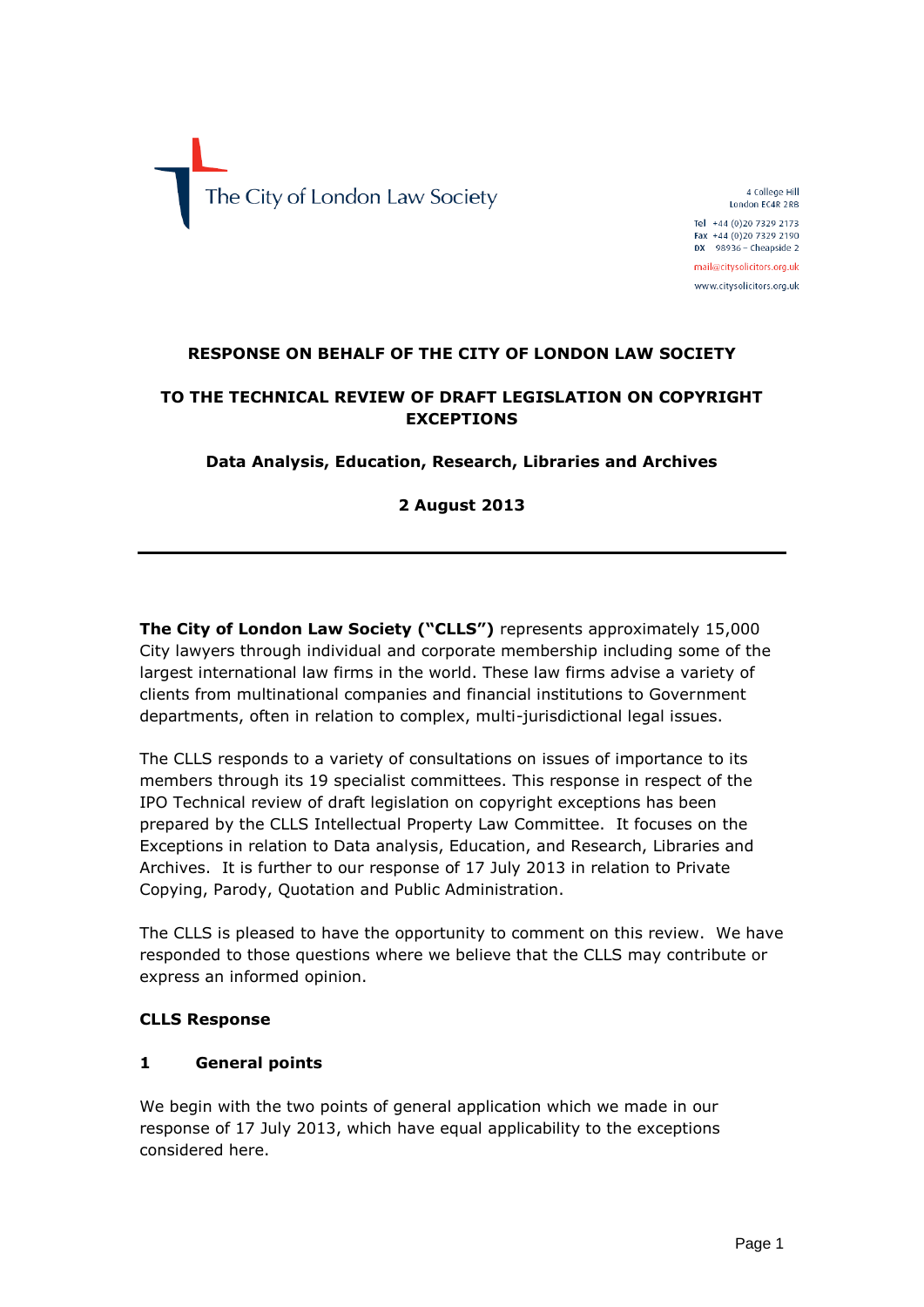### **Copyright Directive wording**

As the government's intention is to implement the Copyright Directive exceptions as far as possible, in general, it should do so in a way that replicates the wording of the Copyright Directive, as far as possible.

The practice of altering the wording of a Directive when intending to implement that Directive has been regularly criticised and discouraged by the Court of Appeal. Indeed, the Court of Appeal prefers to refer directly to the underlying Directive. See, for example:

*The UK has implemented the Directive, amending the Copyright Designs and Patents Act 1988 by the Copyright and Rights in Database Regulations 1997 (SI 1997/3032). Both sides were agreed that nothing turns on the Act as amended: that it means exactly whatever is meant by the Directive, no more and no less. As is so depressingly common the draftsman has gone to a lot of trouble to re-phrase and re-write what he could and should have simply copied from the Directive. I do not bother with the rewrite.* Per Jacob LJ in *Football Dataco Ltd v Sportradar GmbH* [2011] EWCA Civ 330 at [12]

*The key legislation is the Trade Marks Directive. The UK Act of Parliament implementing it is the 1994 Act. No one suggests the Act has a different meaning from the Directive. Pointlessly it renumbers and to some extent re-words the language.* Per Jacob LJ in *Intel Corporation Inc v CPM United Kingdom Limited* [2007] EWCA Civ 431 at [13]

*Before proceeding to do so, I set out the two infringement provisions in play here. I take them from the Directive because it makes this judgment more intelligible to a reader in another EU country, our Parliamentary draftsman having unhelpfully implemented the Directive verbatim but with re-numbering.* Per Jacob LJ in *Reed Executive plc v Reed Business Information Ltd* [2004] EWCA Civ 159 at [19]

*It is common ground that the scope of protection of a UK registered design is now governed by the Registered Designs Act 1949 as very substantially amended to implement the Designs Directive 98/71. As usual neither side saw any point in referring to the amended Act. What matters is the text of the Directive.* Per Jacob LJ in *Dyson Limited v Vax Limited* [2011] EWCA Civ 1206 at [3].

#### **Contract over-rides**

We have serious doubts about the legality of using a statutory instrument to interfere with a fundamental tenet of English law, namely freedom of contract, in the absence of a Directive requiring that interference.

It is not standard practice to make all exceptions under UK copyright law subject to mandatory overrides of conflicting contract terms. Instead, this has been introduced in a limited number of specific cases as a result of implementation of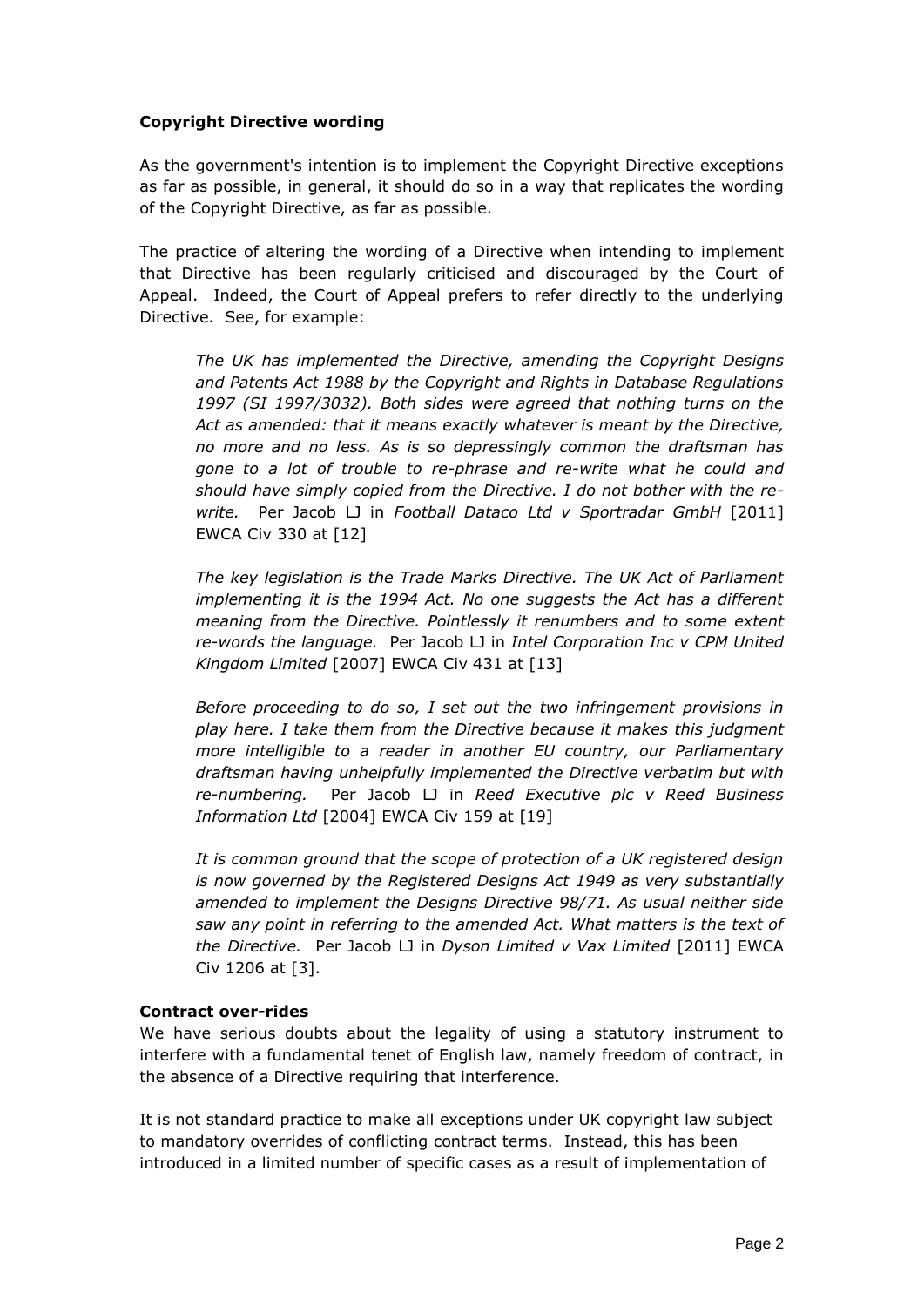specific provisions of copyright Directives, in particular under the Software Directive and the Database Directive.

There is no basis in Article 5.3 of Directive 2001/29 for supporting permitted exceptions with a mandatory contract override. Instead the permitted exceptions are carefully limited and expressly made subject to the Berne Convention 3 step test.

Moreover, Article 9 of Directive 2001/29 makes it clear that the provisions of the Directive are without prejudice to the law of contract. In contrast to specific provisions in the Software Directive (Dir 2009/24 Article 8) and Database Directive (Dir 96/9 Articles 13 and 15), Article 9 of Directive 2001/29 does not contain any provisions stating that contractual terms conflicting with permitted exceptions are null and void. The only express restrictions on rights holders are in Article 4, in the context of technological measures and rights management, and are of limited scope.

It is further notable that the specific provisions in relation to which the Software and Database Directives make conflicting contract terms null and void are all mandatory provisions, and that contract terms that conflict with the optional exceptions in Article 6.2 (and 9) of the Database Directive, or with Article 5.1 of the Software Directive are not rendered null and void.

Further, if effective technological measures can be applied to avoid the application of the exceptions, then it makes no sense that contracts cannot also avoid their application. The proposed position is inconsistent.

If a licensee chooses to accept less flexibility in return for paying less, then the relevant contract should be able to reflect that.

We believe therefore that the contract over-rides should be removed.

### **2 Data Analysis for non-commercial research**

### **CLLS response**

Consistent with our comments above about following the wording of the Copyright Directive, the wording should mirror the language of the exception for scientific research in the Copyright Directive, on which it is said to be based.

*"5(3)(a) use for the sole purpose of [.......] scientific research, as long as the source, including the author's name, is indicated, unless this turns out to be impossible and to the extent justified by the non-commercial purpose to be achieved;"*

Consistent with our comments above about overriding freedom of contract, and recognizing that rightholders are in any event entitled to limit access via technical protection means, subsection 29A(3) should be removed.

#### **Wording**

We suggest the following amendments:

#### *29A Data analysis for non-commercial research*

*(1) Where a person has lawful access to a copy of a copyright work, copyright is not infringed where that person makes a copy of the work for the purposes of*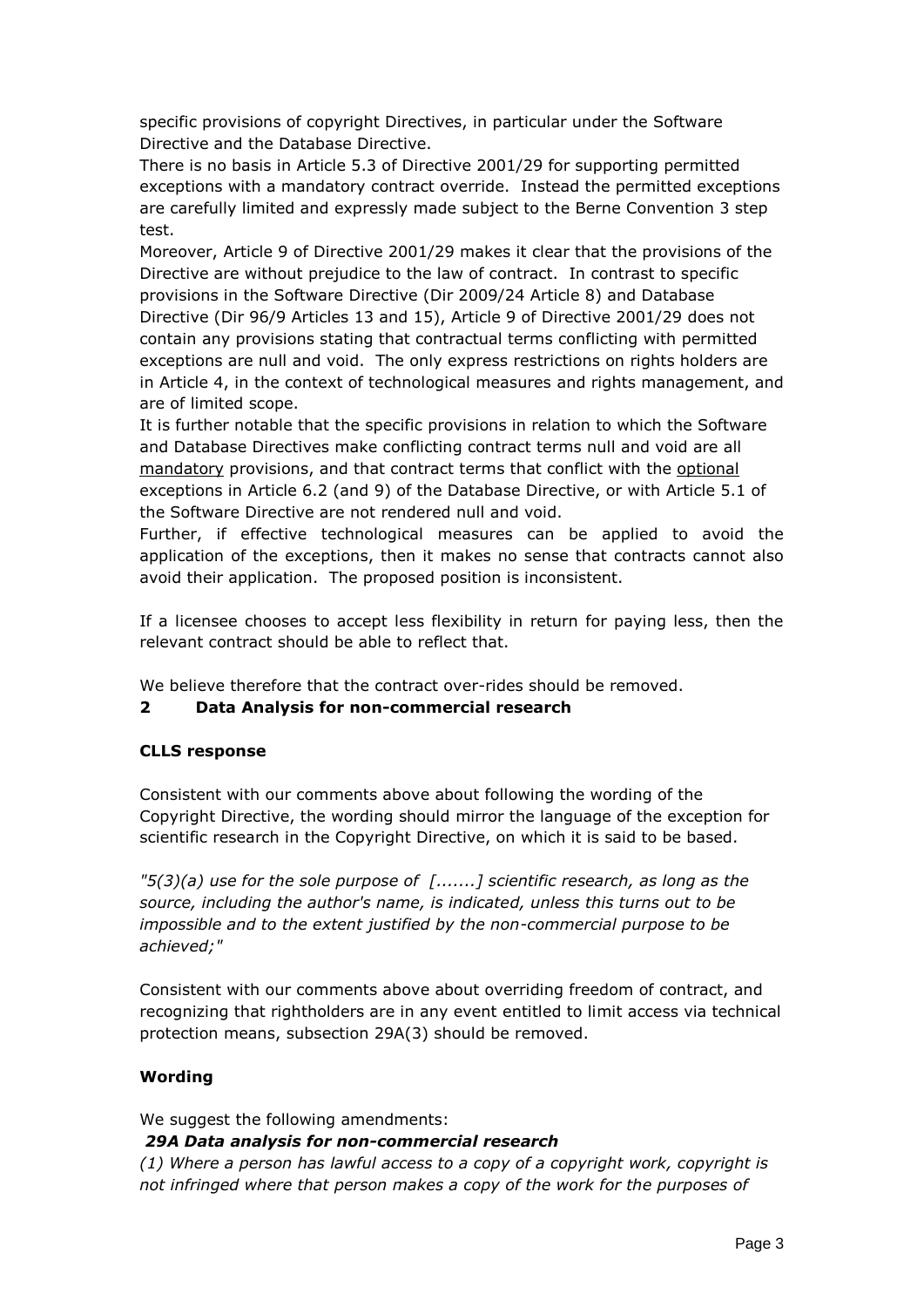*carrying out an electronic analysis of anything recorded in the work provided that:* 

*(a) it is done for the sole purpose of scientific research and only to the extent justified by the non-commercial purpose to be achieved research; and* 

*(b) the copy is accompanied by sufficient acknowledgement (unless this is would be impossible for reasons of practicality or otherwise).* 

*(2) Any dealing with a copy made pursuant to section (1) for a purpose other than the purpose referred to in subsection (1) is an infringement of copyright and where such a copy is permanently transferred to another the copy shall be treated as an infringing copy.* 

*(3) To the extent that the term of a contract purports to restrict or prevent the doing of any act which would otherwise be permitted by this section, that term is unenforceable.*

Equivalent changes will then be required to Schedule 2.2C.

## **3 [Education](http://www.ipo.gov.uk/techreview-education.pdf)**

### **CLLS response**

### **Overview of proposed changes**

We believe that the changes proposed to sections 32, 35 and 36 have led to a number of instances of overlap, repetition and inconsistency, which should be removed if possible. For example, current Section 35 (1), which it is not proposed should be amended, now says little if anything beyond what is permitted by new Section 32. Moreover, it is not clear whether an educational establishment may rely on the fair dealing provisions of new Section 32 (which appears to be broad enough to protect their activities), or whether the intention is that Section 32 should not apply to them, and that they should only benefit from the different, arguably narrower, wording of Sections 35 and 36.

The difficulties appear to result from the changes to Section 32. The original Section 32 applied to a limited number of works and prohibited reprographic copying. New Section 32 covers all works and does not prohibit reprographic copying.

Each of sections 32, 35 and 36 is circumscribed by the wording of Article 5 (3) (a) of the Copyright Directive, which states that an exception or limitation is permitted for

"*use for the sole purpose of illustration for teaching [or scientific research], as long as the source, including the author's name, is indicated, unless this turns out to be impossible and to the extent justified by the non-commercial purpose to be achieved*".

We do not make full wording suggestions below as to how the three sections should be aligned, but believe that section 32, as the most general and closest to Article 5(3) (a) of the Copyright Directive, may be the best starting point. We believe that in any event, the wording of new Section 32 should be brought closer to Article 5(3)(a), in order to conform with what is permitted by the Copyright Directive, and that sections 35 and 36 should be amended only in so far as necessary in light of the changes to Section 32.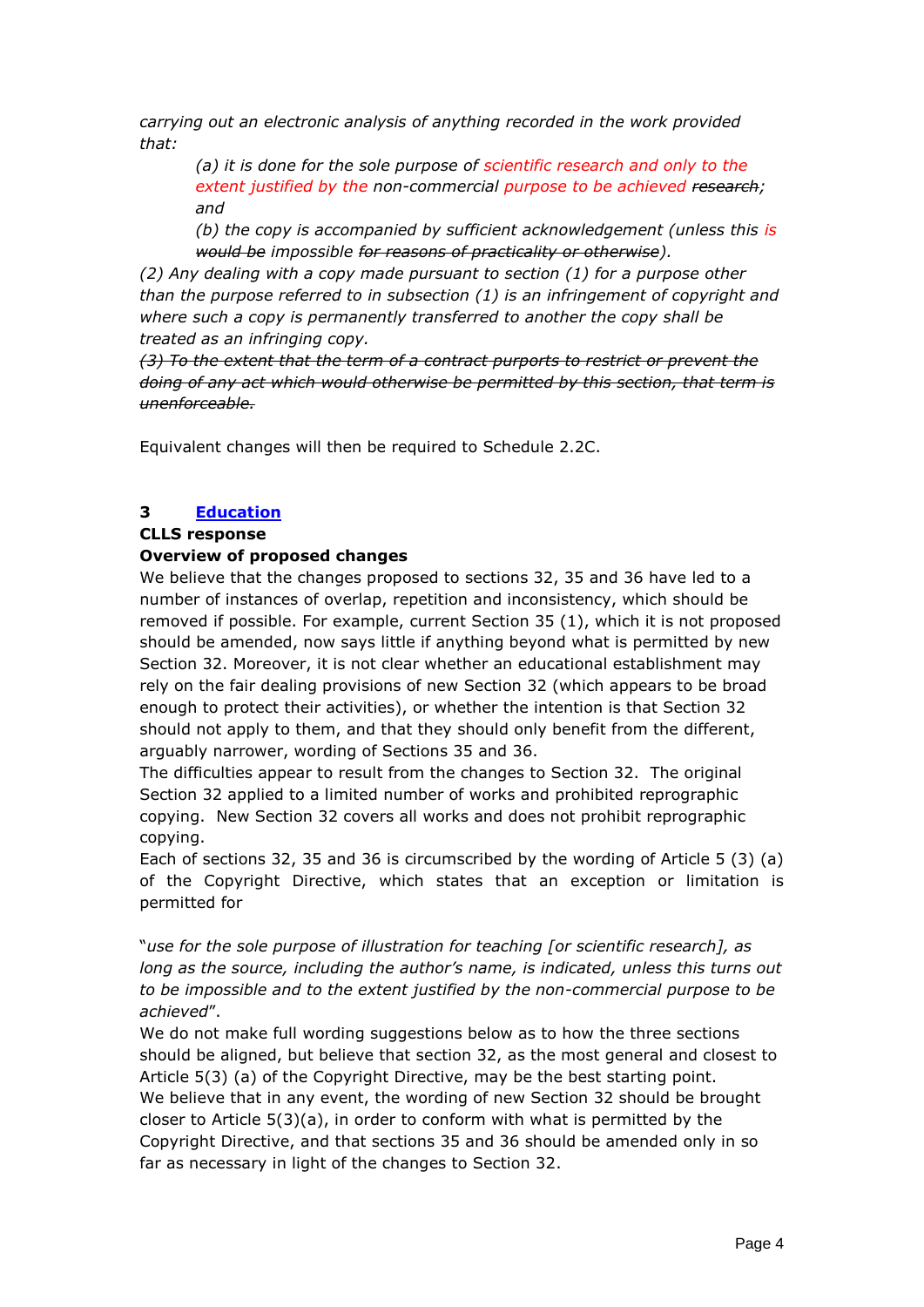We have prepared the below mark-up and related comments, in relation to the wording as it stands. We have given our drafting reasons where we feel the amendment needs further explanation. We have omitted sections which we do not believe require amendment.

#### **Wording**

We suggest the following amendments:

(1) For section 32, substitute:

#### **"32 Fair dealing for the purpose of instruction**

(1) Fair dealing with a copyright work for the purposes of instruction illustration for teaching does not infringe copyright in the work provided that the dealing is:

(a) solely for a non-commercial purpose *and only to the extent justified by the non-commercial purpose to be achieved*; and

(b) accompanied by a sufficient acknowledgement (where unless this is impossible).

(2) For the purpose of subsection  $(1)$  "instruction teaching" means acts done:

(a) by a person giving instruction or in preparation for instruction; and (b) by a person receiving instruction; and

(c) for the purposes of an examination by way of setting the questions, communicating the questions to the candidates or answering the questions or instruction as to the answers sought.

 $(3)$  No acknowledgement is required pursuant to subsection  $(1)(b)$  where this would be impossible for reasons of practicality or otherwise.]

(4) A copy of a work made in reliance on this section shall be treated as an infringing copy for all subsequent purposes if, without the licence of the owner of the copyright it is:

(a) sold or let for hire;

(b) offered or exposed for sale or hire; or

(c) communicated to the public otherwise than as permitted under this section.

(5) To the extent that the term of a contract purports to restrict or prevent the doing of any act which would otherwise be permitted by this section, that term is unenforceable.

(2) Omit section 35(1). For section 35(1A) and (2) substitute:

"(1A) Copyright is not infringed where a recording of a broadcast or a copy of such a recording, whose making was by virtue of subsection (1) Section 32 not an infringement of copyright, is communicated to the public by a person situated within the premises of an educational establishment provided that the communication is received:

(a) on the premises of that establishment; or

(b) where it is received off the premises, by means of a secure electronic network which is only accessible to staff or pupils of the establishment and (c) it is communicated only for the purposes of illustration for teaching.

(2) …

(3) For section 36 substitute:

### **"36 Copying and use of extract of works by educational establishments**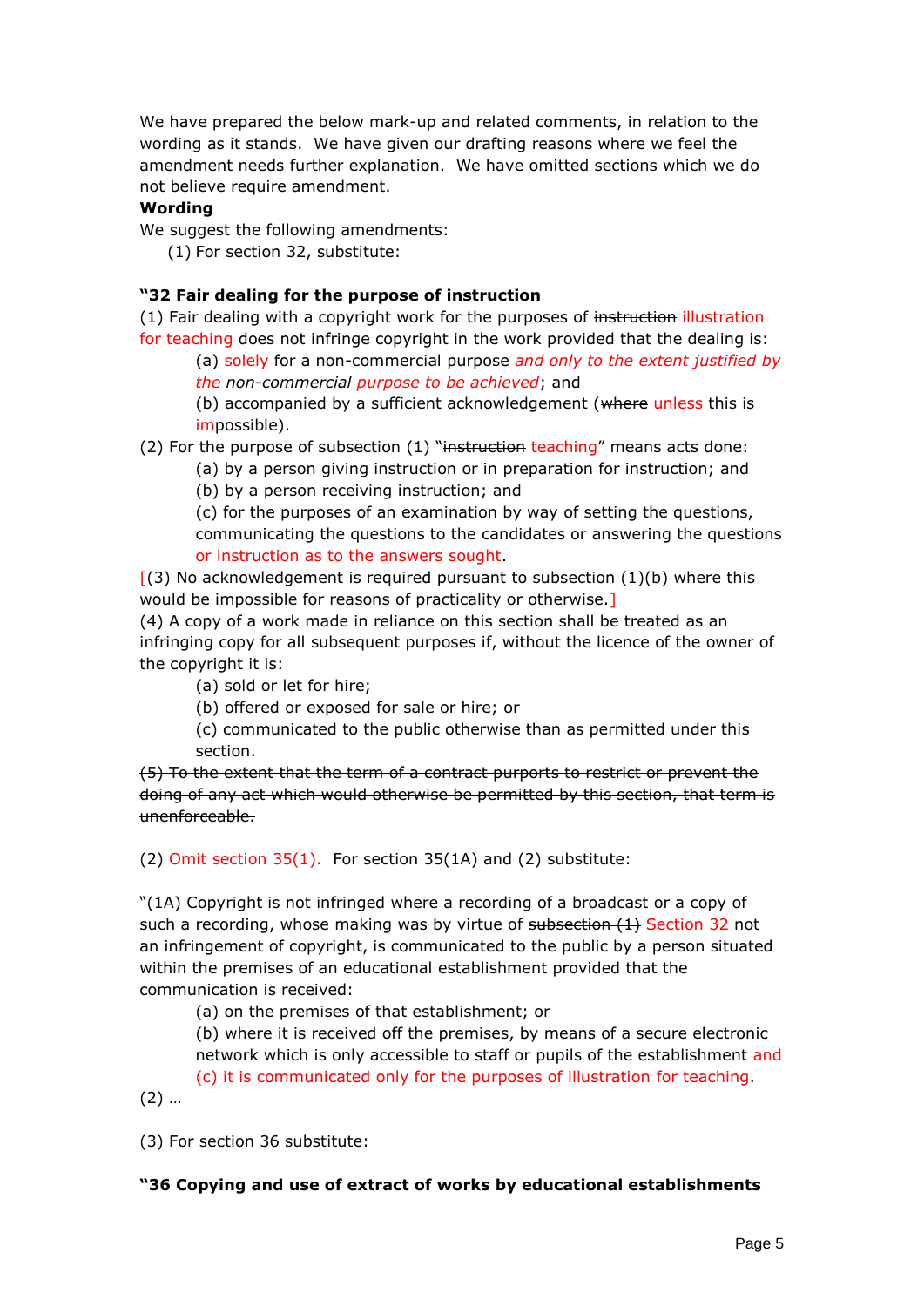(1) Subject as follows, copyright is not infringed in relation to a relevant work (including in relation to any typographical arrangement of that work) by:

(a) the copying for the purposes of instruction illustration for teaching of extracts of that work by or on behalf of an educational establishment; (b) the provision of those extracts by that educational establishment to a member of staff or pupil of that establishment:

(i) in the form of physical copies of those extracts; or (ii) in the form of electronic copies of those extracts accessible (whether on or off the premises) through a secure electronic network which is only accessible to such members of staff or pupils; and

(c) the making of further copies of the extract by such a member of staff or pupil for the purposes of instruction illustration for teaching given by that establishment.

(2) In this section "relevant work" means a copyright work other than a broadcast or an artistic work (which broadcast or artistic work is not incorporated into another work).

(3) A copy made pursuant to this section must:

(a) be accompanied by a sufficient acknowledgement (except where unless

this would be is impossible for reasons of practicality or otherwise); and

(b) be made for the purposes of instruction illustration for teaching which

is solely for a non-commercial purpose.

 $(4)$  ....

 $(5)$ …

(6) The terms of a licence granted to an educational establishment authorising acts permitted under this section, are of no effect so far as they purport to restrict the proportion of a work which may be copied (whether on payment or free of charge) to less than would have been permitted by this section.  $(7)$  ....

Equivalent changes will then be required to Schedule paragraph 4.

## **Drafting reasons and comments**

- 1 The Copyright Directive refers to "illustration for teaching" rather than "instruction" and we do not see a reason why that wording should not be replicated.
- 2 Whilst we are content to have a definition of "teaching" (rather than "instruction") we question whether the definition is compatible with the wording of the Directive, as "teaching" (and "instruction") may more naturally be seen as activities carried out by the teacher rather than the pupil.
- 3 If the wording of section 32 (1) (b) is amended as we suggest, section 32(3) becomes otiose.
- 4 As we have said similarly elsewhere, we do not believe that an educational establishment should be prevented from agreeing alternative arrangements if it wishes to do so.
- 5 New section 35 (1)(A) as drafted does not make it plain that the communication to the public which is envisaged can only be for the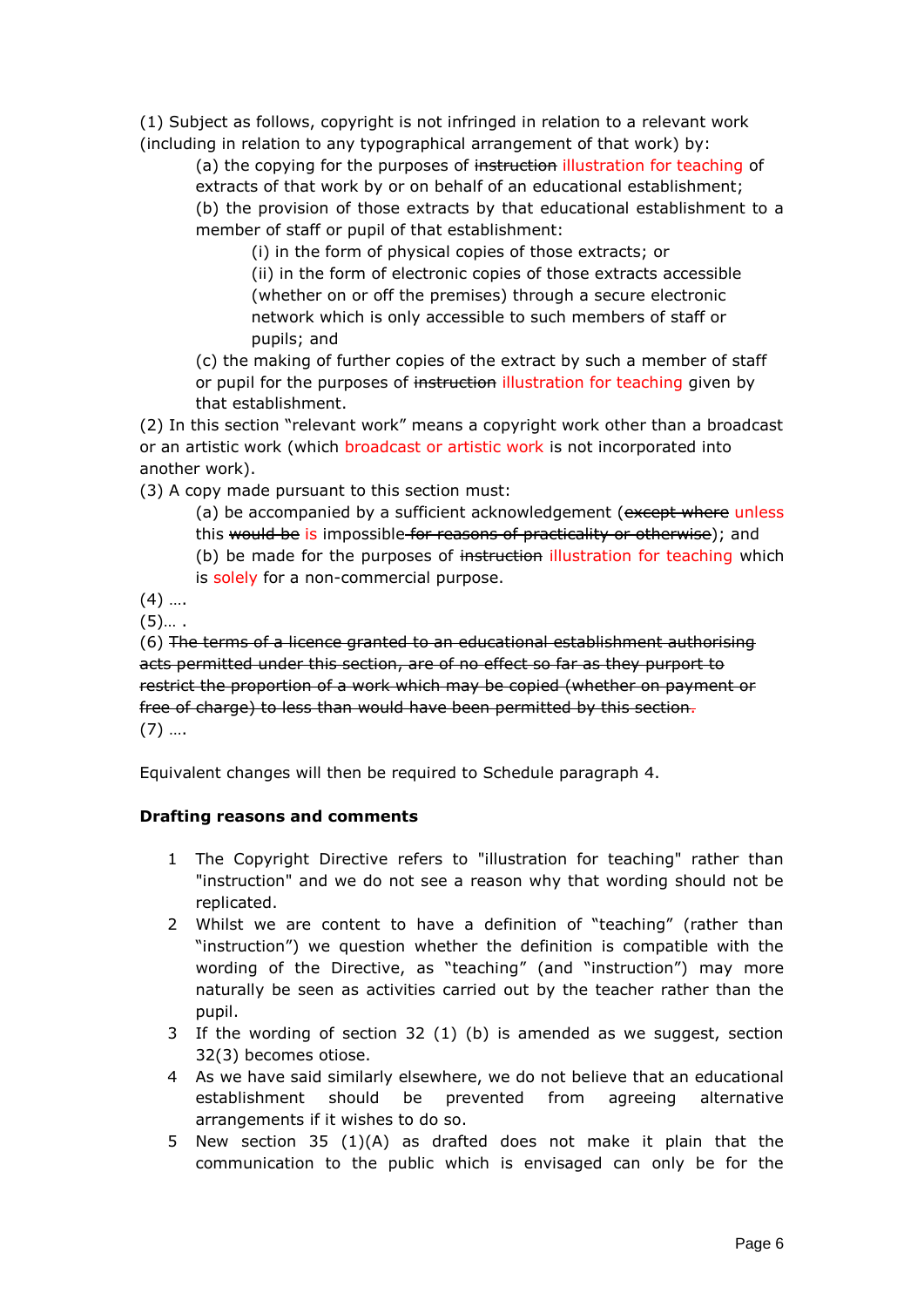purposes of illustration for teaching. We believe this should be expressly stated.

6 In Section 36 (2), it is not clear what the word "which" refers to.

#### **4 [Research, Libraries and Archives](http://www.ipo.gov.uk/techreview-research-library.pdf) CLLS response**

#### **Research and Private Study**

We note that under Article 5 (2) (a) of the Copyright Directive, an exception in relation to private use, is conditional on rightholders receiving fair compensation. We can see no reference to such compensation in the draft wording.

To the best of our knowledge, other member states which have private use exceptions have specific arrangements – such as copying levies - in place to remunerate rightsholders. This raises a real question why the UK thinks that can simply be achieved through rightsholders – who will not have advance knowledge of the amount of private copying of any specific work that will occur – making upfront price adjustments. The pricing consequences could well disadvantage, rather than advantage consumers and users of copyright works. Moreover, price adjustments cannot be made where copies have already been sold or otherwise made available.

For the reasons already expressed, we believe proposed Section 29 (5) and proposed Schedule 2 paragraph 1A(2) (No contract override) should not be included. Otherwise we have no comments on this wording, which appears to achieve the objectives.

### **Provision of copies by librarians and archivists**

### **CLLS response**

### **Wording**

We suggest the following amendments:

## **"37 Copying from published works by librarians for non-commercial research and private study**

- (1) This section applies…
- (2) Where the librarian accedes…
- (3) The conditions mentioned in subsection (2) are:

(a)…;

- (b)…;
- $(C)$  ...;

(d) the person making the request has delivered to the librarian a declaration in writing which:

 $(i)$  ...; (ii) …;  $(iii)$   $\ldots$ ; and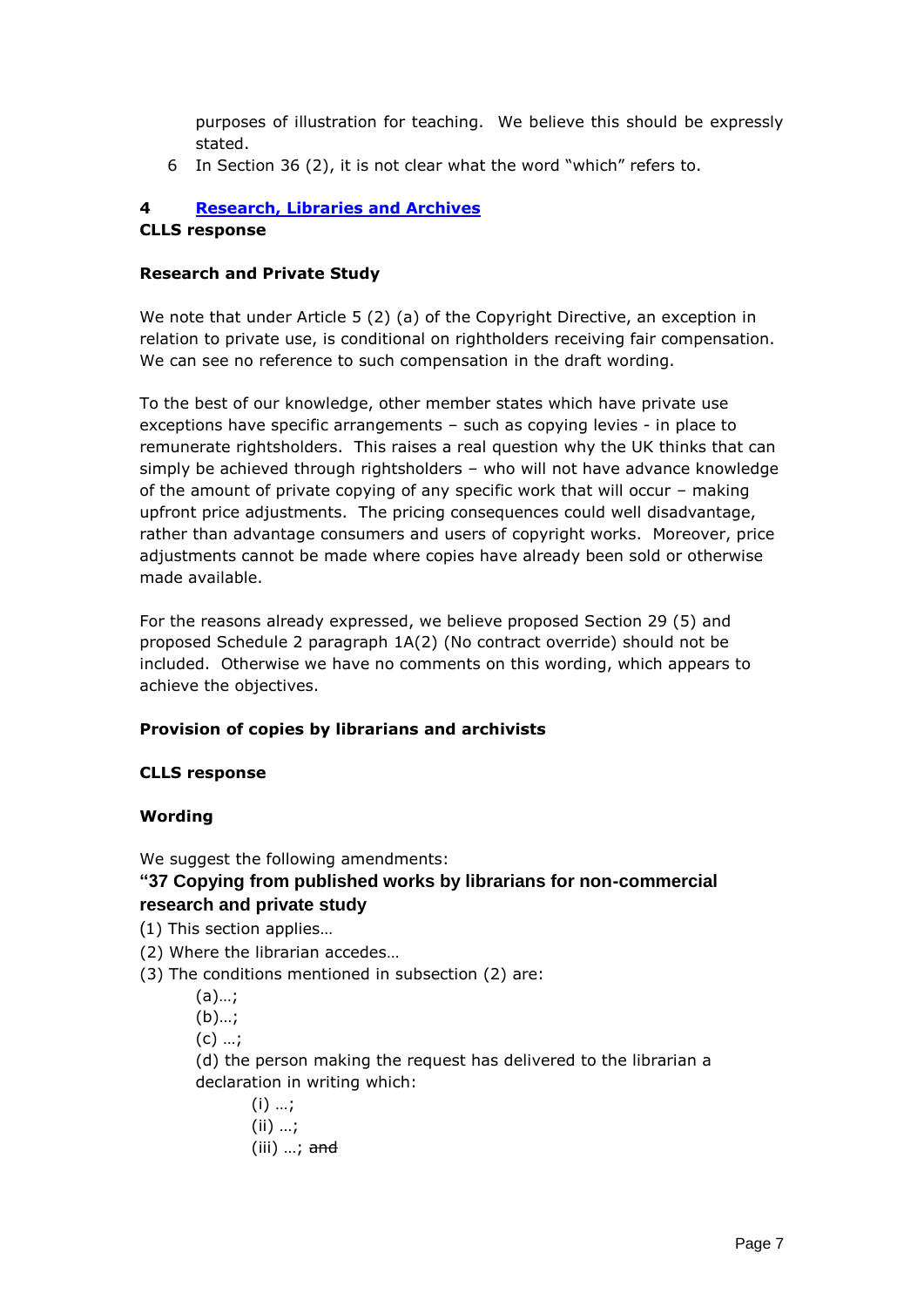(iv) states that to the best of the person's knowledge, no other person with whom the person making the request works or studies has made or intends to make, at or about the same time as the request, a request for substantially the same material for substantially the same purpose; and

(v) states in the case of a request under subsection (1) (b) that in the person's view the portion requested is reasonable and

(e) …; and

(f) the person making the request is required to pay and pays  $a \sin m$ less than the cost (including a contribution to the general expenses of the library) attributable to its production.

 $(4)$  ... (5) …".

In section 40A(2), ….

### **Drafting reasons and comments**

1. It will be very difficult if not impossible for a library to know, or judge, what makes a "reasonable proportion" of a work for the purposes of Section  $37(1)(b)$ . We have added wording at subsection  $37(3)(d)(v)$  to place some of the burden of compliance on the person requesting the material.

### **Copying by librarians: supply of copies to other libraries**

### **CLLS response**

It is not clear who should take responsibility for ensuring compliance with the condition set out in subsection 41 (2) (b), and we assume that both libraries, and the person requesting the material, will be unable to benefit from this exemption if they fail to ascertain the position. We suggest this should be expressly stated.

### **Wording**

We suggest the following amendments:

## **"41 Copying by librarians: supply of copies to other libraries**

- (1) Subject to the conditions in subsection (2), …
- (2) The conditions mentioned in subsection (1) are:
	- (a) …

(b) where the request is for a copy of the whole or part of a published edition, the name and address of a person entitled to authorise the making of a copy of the copyright work cannot be ascertained by reasonable enquiry be ascertained.

(c) that the other library is required to pay for the copy and pays a sum representing the cost (including a contribution to the general expenses of the library) attributable to its production.

### **Copying by librarians, archivists or curators: replacement copies of works**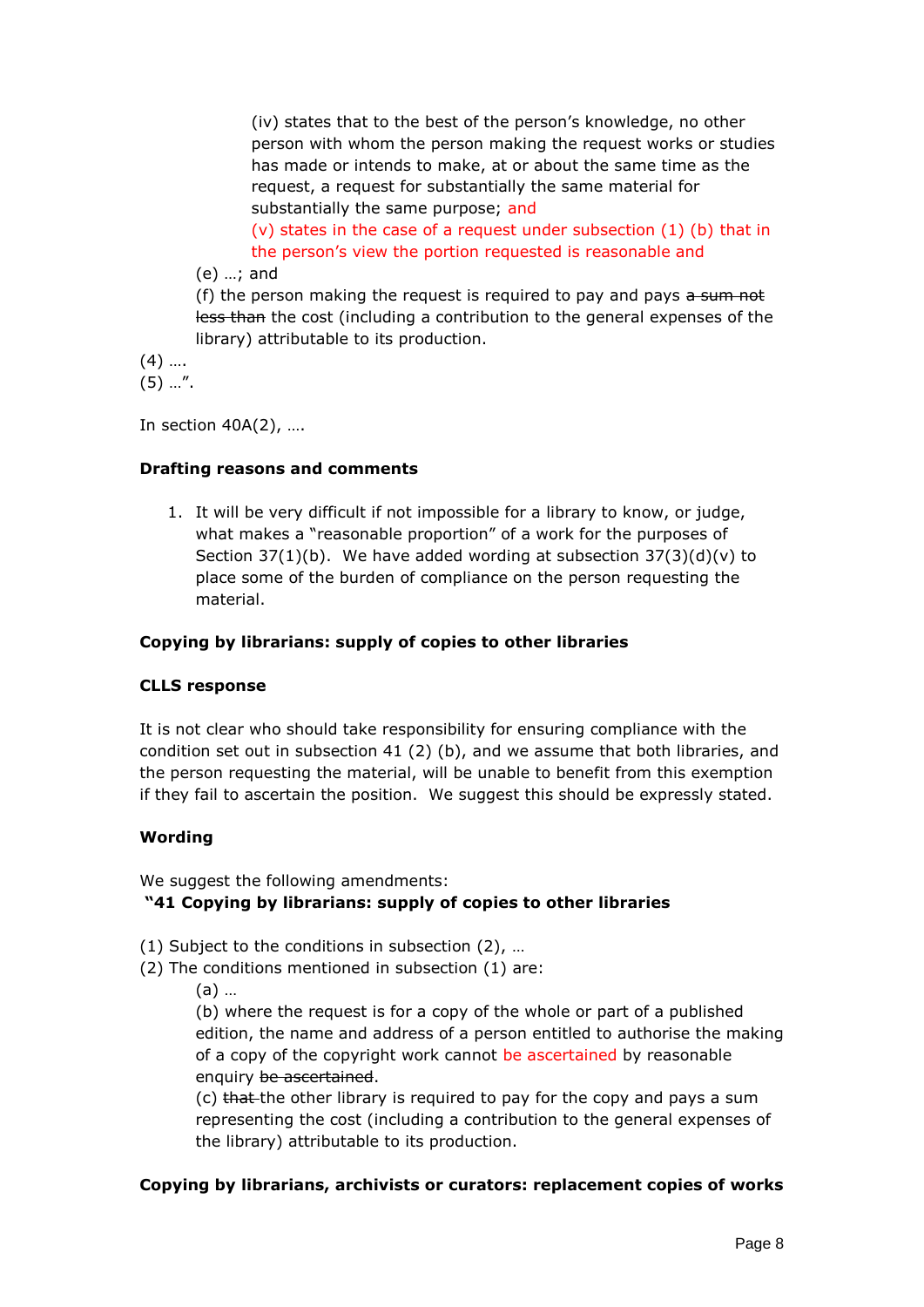#### **CLLS response**

The ability to replace copies is based on Article 5 (2) (c) of the Copyright Directive, which does not include galleries. We suggest therefore that the wording of the directive is adhered to, and "galleries" removed. We would anticipate that the word "museum" would be broad enough to catch the intended institutions.

### **Wording**

We suggest the following amendments:

### **42 Copying by librarians, archivists or curators: replacement copies of works**

 $(1)$  AThe librarian, archivist or curator may, without infringing copyright in any copyright work, copy any item in the permanent collection of the library, archive, or museum or gallery in order to:

(a) preserve or replace that item by placing the copy in its permanent collection in addition to or in place of it, or

(b)  $\pm$  preserve or replace in the permanent collection of another library, archive, or museum or gallery (provided that the library, archive, or museum or gallery is not conducted for profit) an item which has been lost, destroyed or damaged. (2) Subsection (1) applies provided that:

(a) the item is in the permanent collection of the library, archive, or museum or gallery copying the work

> (i) wholly or mainly for the purposes of reference on the premises; or

> (ii) available on loan only to other libraries, archives, museums or galleries;

(b) it is not reasonably practicable to purchase a copy of the item to fulfil the purposes under subsection  $(1)(a)$  or  $(1)(b)$ ;

(3) To the extent that the term of a contract purports to restrict or prevent the doing of any act which would otherwise be permitted under this section, that term is unenforceable.

### **Drafting reasons and comments**

- 1. There seems no reason why the copy cannot be supplied to a second institution in order to preserve, rather than only replace, an original item.
- 2. It is not clear in subsection 42(2) which institution should hold the item in its permanent collection. We have added wording to make this clear.

### **Copying by librarians or archivists: unpublished works**

#### **CLLS response**

We suggest the following amendments:

#### **43 Copying by librarians or archivists: unpublished works**

(1) Where a person requests a copy of a copyright work which was unpublished at the date it was deposited in a library or archive and remains unpublished at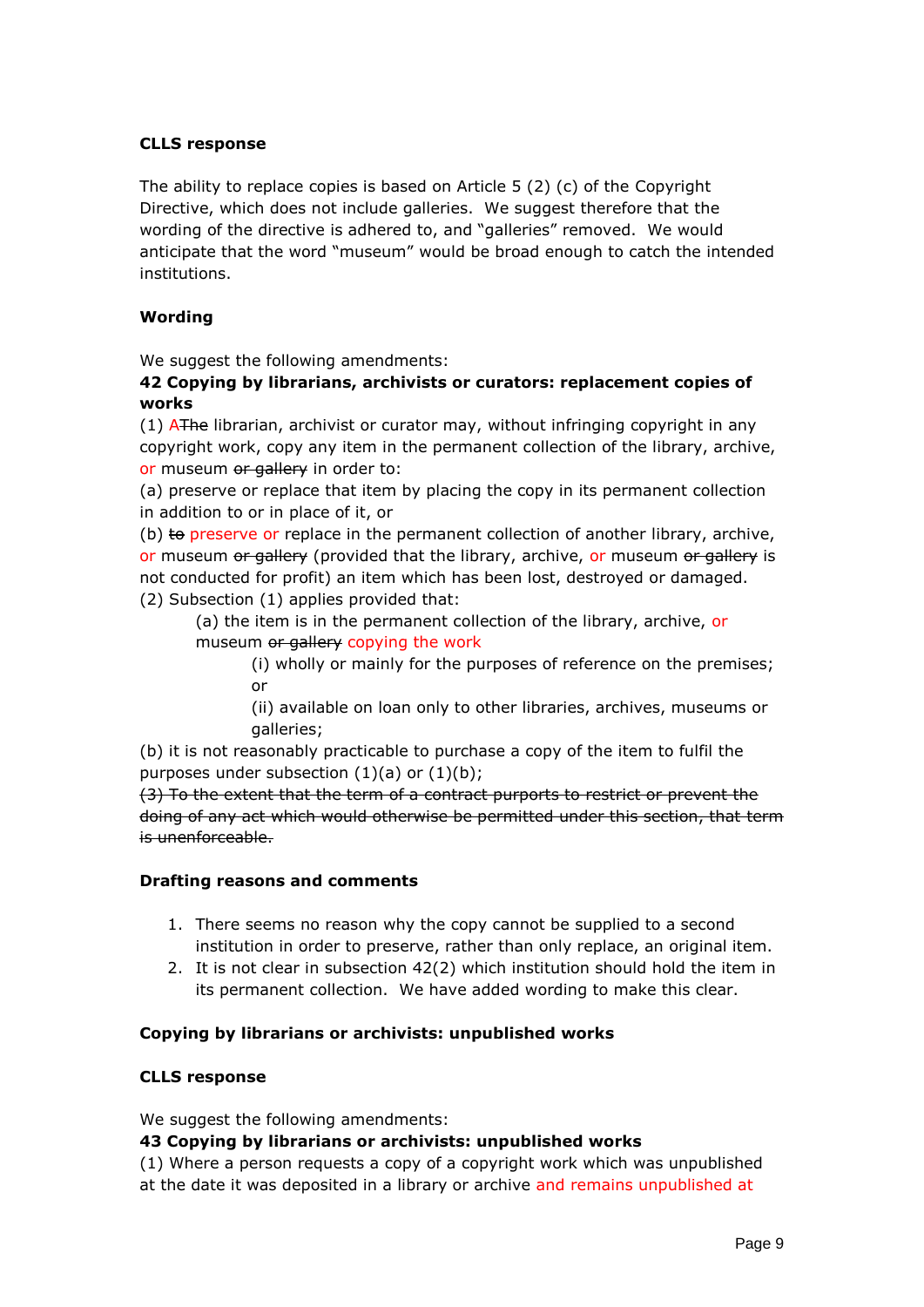the date of the request, the librarian or archivist may make a copy of the work and supply it to that person without infringing any copyright in it provided that:

(a) the copy is made supplied for the purposes of non-commercial research or private study;

(b) the copyright owner has not prohibited copying of the work;

(c) no person is furnished with more than one copy of the material;

(d) the person making the request has delivered to the librarian or archivist a declaration in writing which:

> (i) identifies the name of the person making the request and the material which the person requires a copy of:

(ii) states that the person has not previously been supplied with a copy of that article material by any librarian or archivist;

(iii) states that that person will only use the copy for noncommercial research or private study;

(e) the librarian or archivist is satisfied as to the truth of the matters stated in the declaration; and

(f) the person making the request is required to pay and pays  $a$  sum not less than the cost (including a contribution to the general expenses of the library or archive) attributable to its production.

(2) A librarian or archivist may rely on a declaration made for the purposes of this section as to any matter that the librarian or archivist is required to be satisfied on unless he is aware that it is false in a material particular (3) …

### **Drafting reasons and comments**

1. We do not see why a person requesting a work which is published by the date of the request should rely on this section rather than section 37.

### **43A Making works available through dedicated terminals**

### **CLLS response**

We have no comment on section 43A, which appears to meet the objectives, save that

- the reference to educational establishments seems redundant in the light of sections 32, 35 and 36, and
- subsection 43A (2) (c) should read:

(c) the making available of the work in accordance with this section must not be precluded by the terms of any licence or the terms on which the work was purchased acquired.

### **New section 43B (References to librarians etc)**

#### **CLLS response**

We have no comment on this section.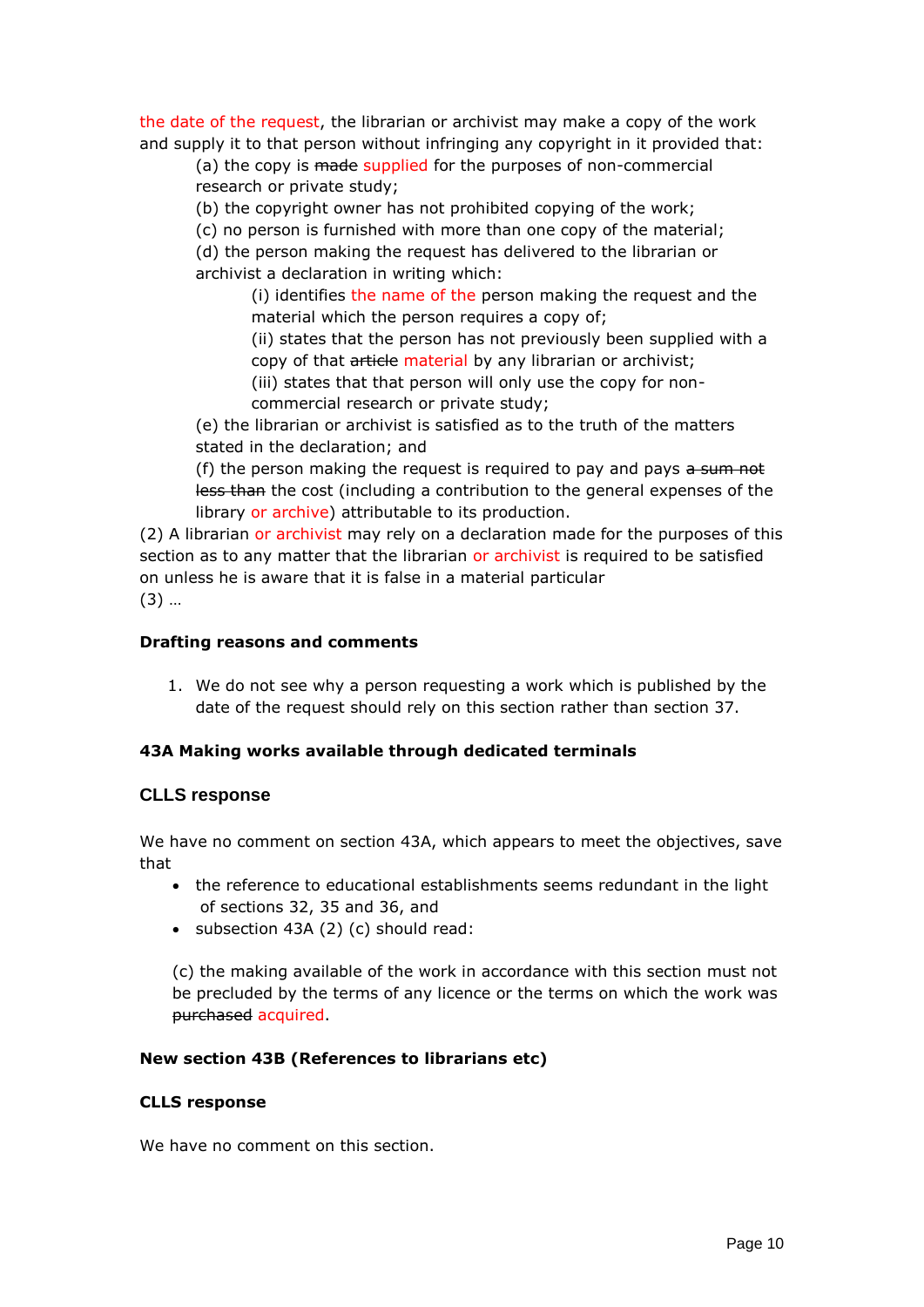## **Amendments to section 61 (Recording of Folk songs) and section 75 (Recordings of broadcasts for archival purposes)**

## **CLLS response**

We have no comment on these sections.

2 August 2013

# © CITY OF LONDON LAW SOCIETY 2013

All rights reserved. This paper has been prepared as part of a consultation process. Its contents should not be taken as legal advice in relation to a particular situation or transaction.